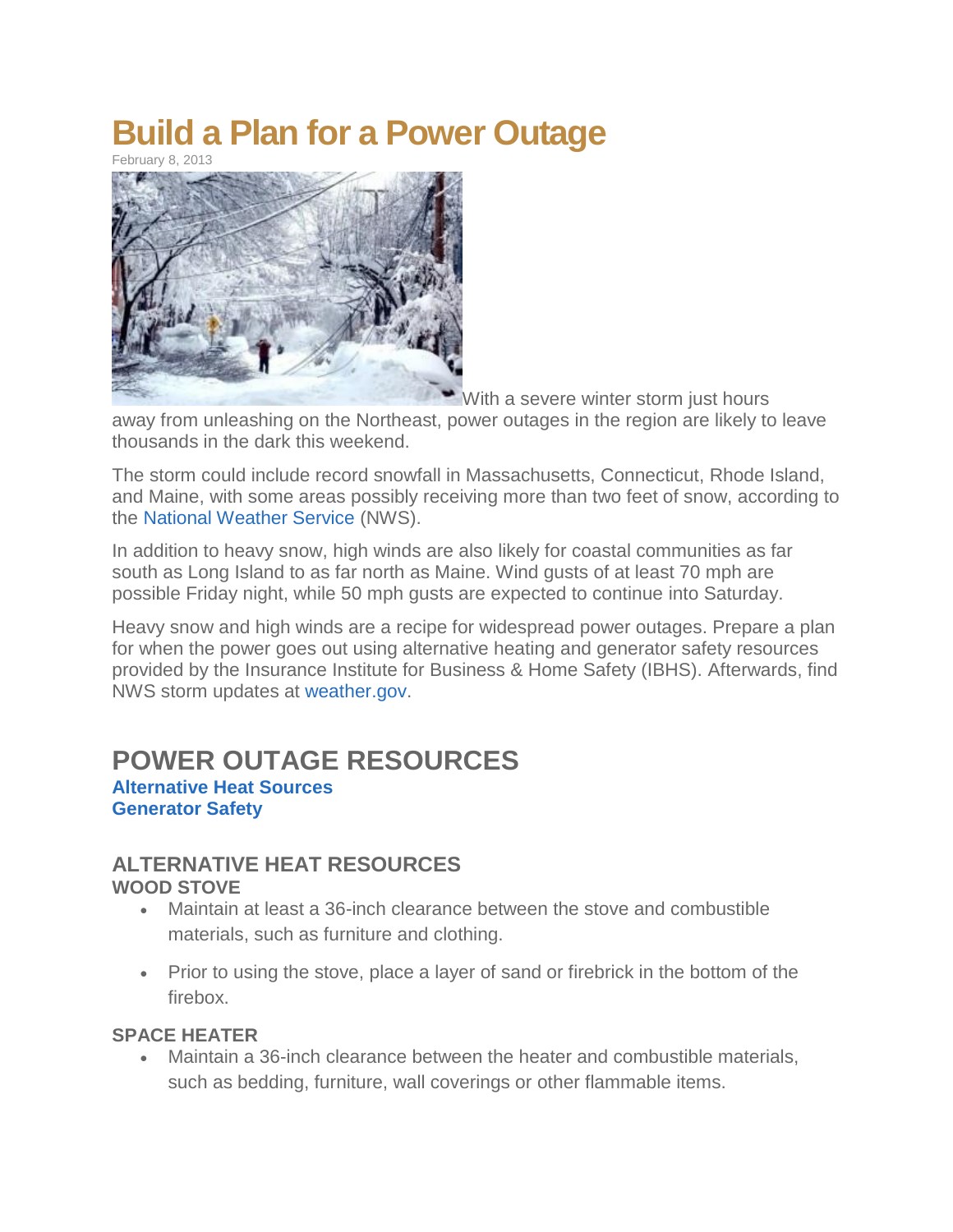- Do not leave a heater unattended.
- Electric heaters should be inspected prior to use. Check the cord for fraying, cracking and look for broken wires or signs of overheating in the device itself.
- Use only heavy-duty extension cords marked with a No. 14 gauge or larger wire.
- If the heater plug has a grounding prong, use only a grounding (three wire) extension cord.
- Never run the heater cord (or any cord) under rugs or carpeting.
- Liquid Fuel-Powered Devices (kerosene or oilheat)
- Never use gasoline or any other substitute fuel.
- Allow the heater to cool down prior to refueling.

#### **FIREPLACE WOOD**

- Regular cleaning will keep the fireplace free of obstructions and creosote. If you haven't had maintenance performed recently, use caution when operating the fireplace and never leave it unattended.
- Make sure the damper is open.
- Before use, inspect the chimney and fireplace area for debris and animals that could have taken up residence.
- Maintain proper clearance around the fireplace and keep it clear of combustible materials such as books,
- newspapers and furniture.
- Always close the screen when in use.
- Keep glass doors open during the fire.
- Use a fireplace grate.
- Never burn garbage, rolled newspapers, charcoal or plastic in the fireplace.
- Avoid using gasoline or any liquid accelerant.
- Clean out ashes from previous fires and store them in a noncombustible container with a tight-fitting lid. Keep
- the container outside and away from the house.
- Make sure the fire is completely out before closing the damper.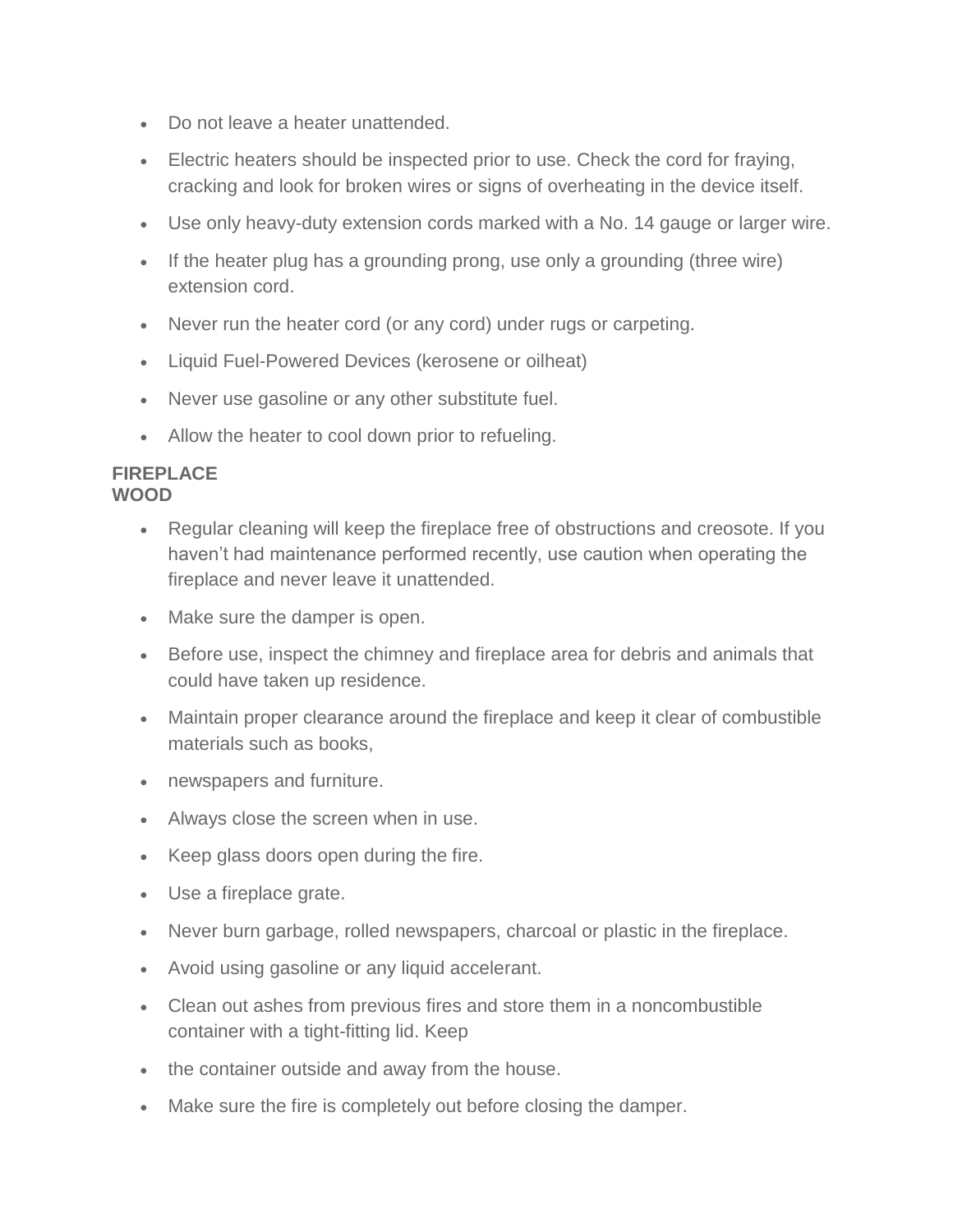# **GAS**

- Adjust the milli-volt output.
- Keep the glowing embers and logs clean.
- Inspect and clean the air circulation passages and fan.
- Clean the glass as needed. Avoid obstructing the vents.

#### **PORTABLE GENERATOR RESOURCES FACTS ABOUT PORTABLE GENERATORS**

- Portable generators are less expensive to purchase and install than permanent (standby) generators. Without a supplemental fuel supply, they have a relatively short run-time and may need to be refueled several times a day during a prolonged power outage.
- Most portable generators are designed to work with a few appliances or pieces of electrical equipment that may be plugged directly into the generator without the use of a generator transfer switch.
- This type of generator could be especially useful, but it isn't recommended if you are operating sensitive equipment or have numerous large appliances or business machines.
- When using a portable generator, you also will have to purchase an electric power cord to feed the electrical equipment.
- This should be a heavy duty outdoor-rated extension cord sized for the total electrical load (voltage and amps) you may need.
- Choose a cord that exceeds the total expected load in order to prevent excessive heat buildup and degradation of the power cord.
- Ensure that the cord has three prongs and has no splits, cuts or holes in the external insulation covering.
- An overloaded power cord can potentially start a fire.

# **SAFETY ISSUES**

- Carbon monoxide (CO) poisoning from engine exhaust is a common and serious danger that can result in death if generators are used improperly, in particular, if the fuel is not burned completely.
- Because CO is invisible and odorless, business and/or building owners should install a CO detector to warn of rising CO levels, and test it monthly.